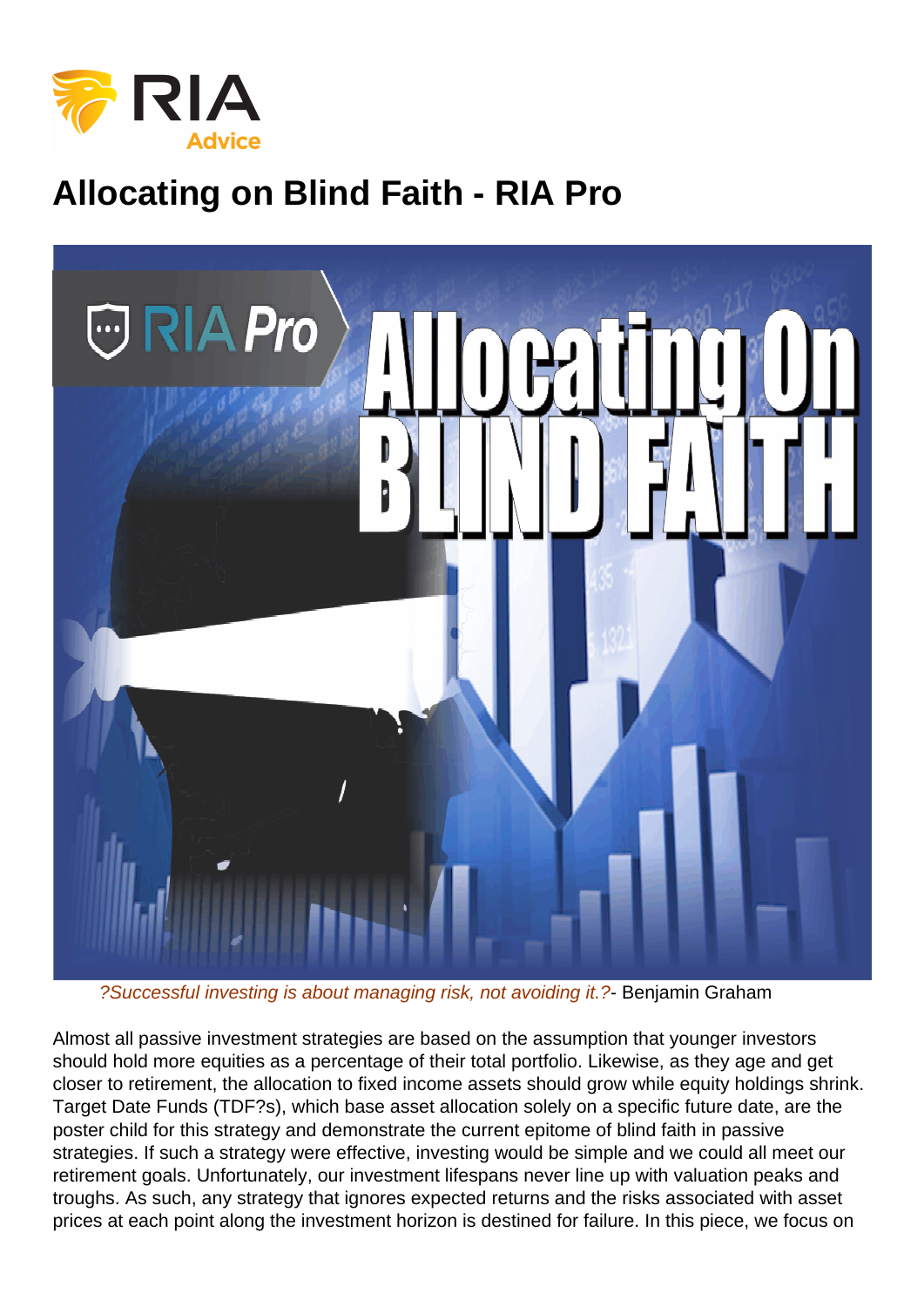an important graph and its construction. We illustrate that there are times, regardless of whether you are 75 or 25, that you should heavily invest in stocks and other times when bonds should take priority over stocks. We offer a special thank you to Brett Freeze for help sourcing and compiling the data used in the graphs and tables below.

# Missing the Target

Target Date Funds (TDF?s) are mutual funds that determine asset allocation and particular investments based solely on a target date. These funds are very popular offerings in retirement plans and 529 College Savings Plans due to the known date when someone wishes to retire or send a child to college. When TDFs are newly created, with plenty of time until the target date, they allocate assets heavily towards the equity markets. As time progresses, they gradually reallocate towards government bonds and other highly-rated fixed income products. The following charts show how Vanguard?s TDF allocations transition as the amount of time remaining until the target date declines.

The problem with these funds is that the asset allocations employed are solely a function of a specified future date, giving no consideration to the price paid for those assets. More simply, these funds completely ignore the most basic rule of investing, buy low and sell high.

# Expected Returns?

To effectively explain a practical method for allocating between stocks and bonds, we have created a rather complex graph. Rather than present it now and try to explain the myriad of data points represented by the various symbols and lines, we think it is best to walk you through the construction of the graph. Viewing the various components of the graph in isolation will make it easier to interpret and shine a light on the expected outcomes for stocks and bonds.

### Valuations

The following three graphs are scatter plots of popular equity market valuations and their associated returns. Specifically, the green, orange, and purple markers represent the intersection of a quarterly valuation level and the subsequent 10-year annualized total return. Instead of using the specific valuation data in the x-axis, we use each data point?s standard deviation from the mean. This allows us to more effectively compare the values of the three metrics together. On each graph you will see a downward slanted line, which is the regression trend line of the markers (dots/diamonds). Each graph also has a vertical line representing the current valuation level. The intersection of these two lines is the expected return for the next ten years. The three graphs and the compilation of them shown last is based on nearly 75 years of data.

1. Market Cap to GDP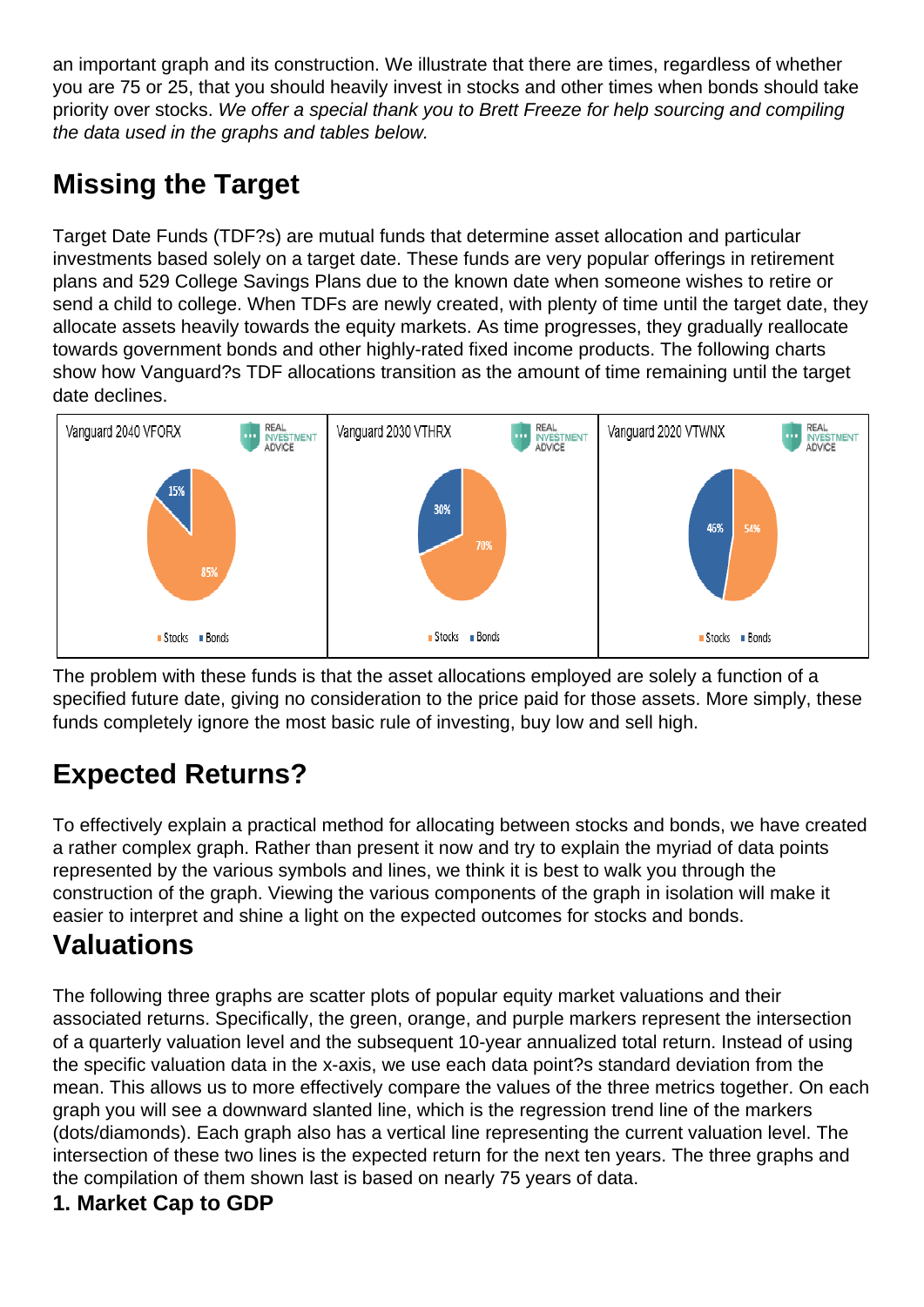This valuation compares the market capitalization of the broad market to nominal GDP. Given that corporate earnings are almost entirely a function of economic growth, this ratio provides guidance on whether total market capitalization is appropriate versus GDP. Warren Buffet said this ratio ?is probably the best single measure of where valuations stand at any given moment.? The R-squared measuring correlation stands at 0.69, meaning that 69% of ten-year forward returns can be explained by the current valuation. The ten-year annualized expected total return is -1.42% as shown by the circle surrounding the intersection of the current valuation and trend line. Also note that with the exception of one quarterly instance, anytime the ratio was greater than two standard deviations above the average, the following ten years posted a negative return.

#### 2. Tobin?s Q Ratio

James Tobin created this ratio to show the market value of all companies versus the replacement value of all those companies? assets. When the measure is 1.0 or greater, it means the aggregate value of stocks is greater than the aggregate value of their assets. The R-squared is 0.67, and the ten-year expected total annualized return is +2.92%.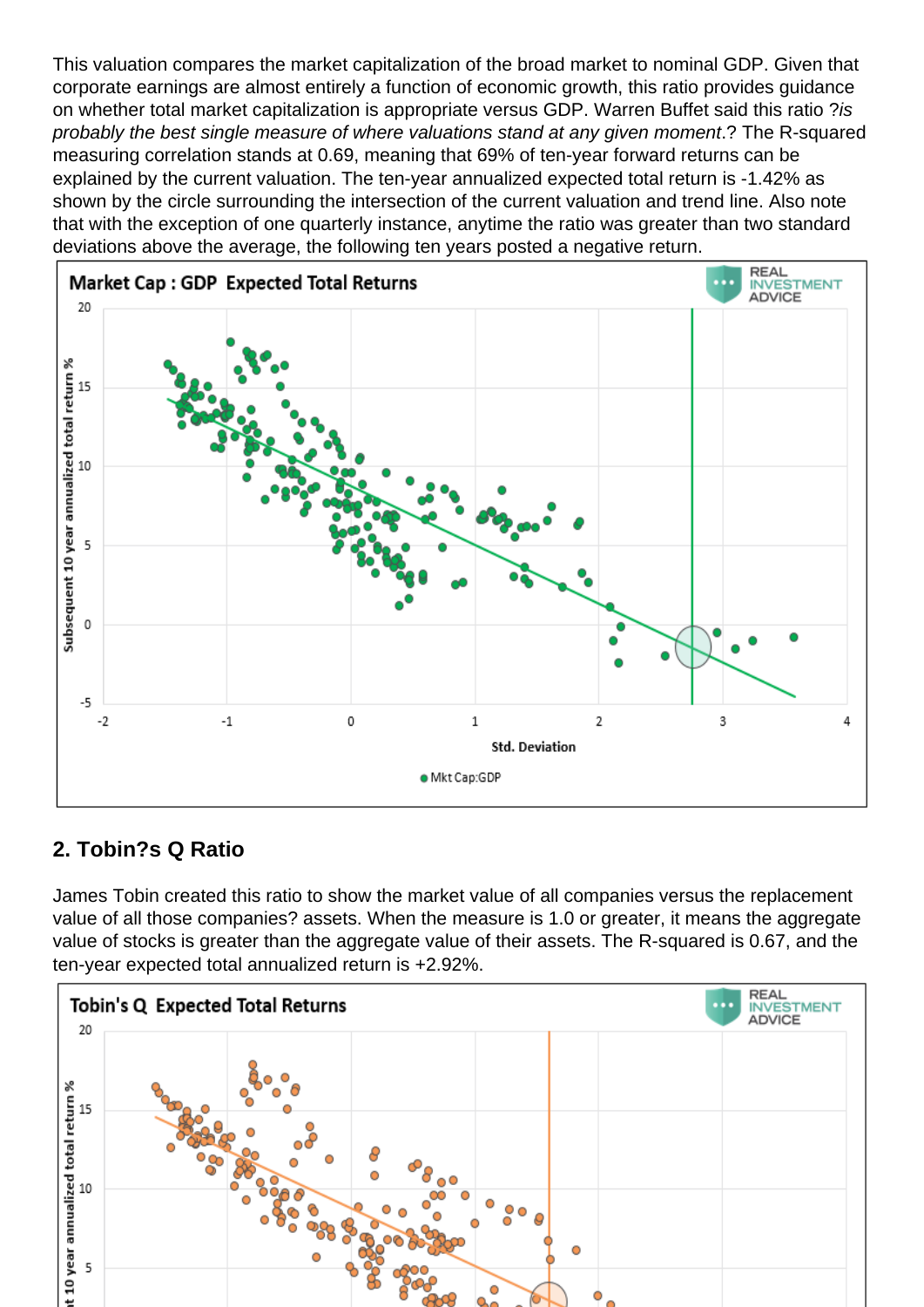#### 3. Robert Shiller?s CAPE

? Cyclically Adjusted Price-to-Earnings ratio (CAPE) is our preferred method of calculating the widely popular price-to-earnings (P/E) ratio. Unlike most P/E measures which use earnings from 12 months prior or forward estimates in the denominator, this method uses an average of the last ten years of earnings. The benefit versus the shorter time frames is that it factors in longer-term earnings trends and complete economic cycles. P/E calculations using 12-months of data are exposed to short-term deviations from the earnings trend and ignore the cyclicality of economic activity. The R-squared is 0.62, and the ten-year expected total annualized return is +3.49%.

Now we compile the data from the three graphs to get a broad picture of what these valuations portend.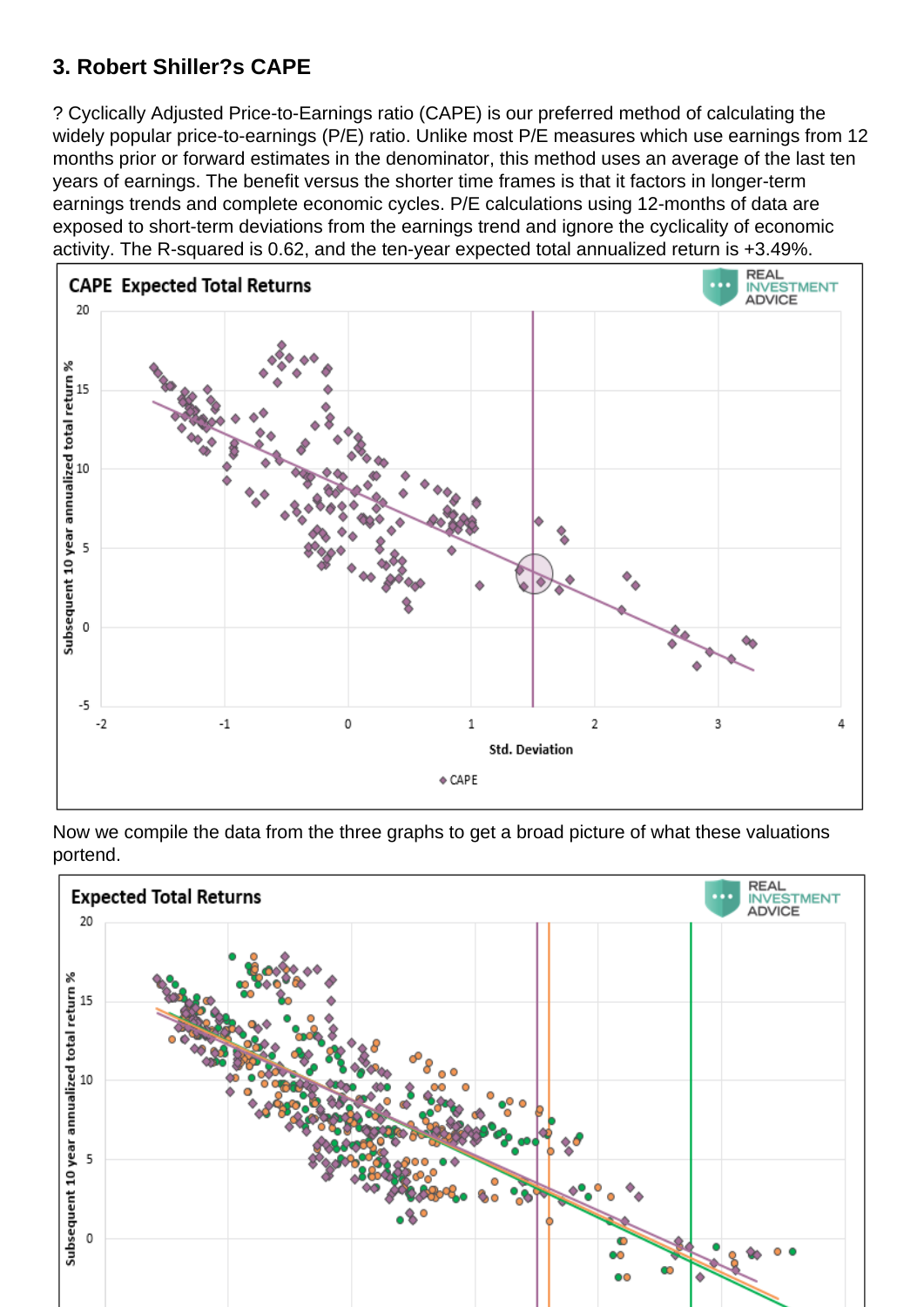We find it fascinating that the trend lines and data points for three different valuation methods are so closely aligned. While each valuation measure points to a different expected return, the broad message is clear that higher valuations imply weaker future returns and vice versa. More importantly, the current valuation levels all point to poor expected returns. Factor in inflation and the returns for all three measures are likely at or below zero.

## Fixed Income Alternatives

Having seen return expectations for stocks, we now shift focus to consider the potential return on other asset classes. While there are many alternative assets in which one can invest, we chose to simplify this analysis and compare equities to the yields of liquid, high-quality fixed-income securities. The primary reason is that the U.S. Treasury note and investment-grade bonds we use are easy to acquire and guarantee a fixed ten-year return barring a default. Default risk for the bonds we selected for this analysis is very low. The following graph combines the guaranteed yields of the bonds we selected (barring default) as compared to the equity outcomes shown above. The red dotted line in the graph represents the current yield on a risk-free ten?year U.S. Treasury (2.95%), while the aqua shaded area provides a range of yields for the corporate bonds. Beneath the graph is details of the corporate bonds selected for this analysis.

The following table compares the expected

returns for equities, Treasury note, and the selected corporate bonds.